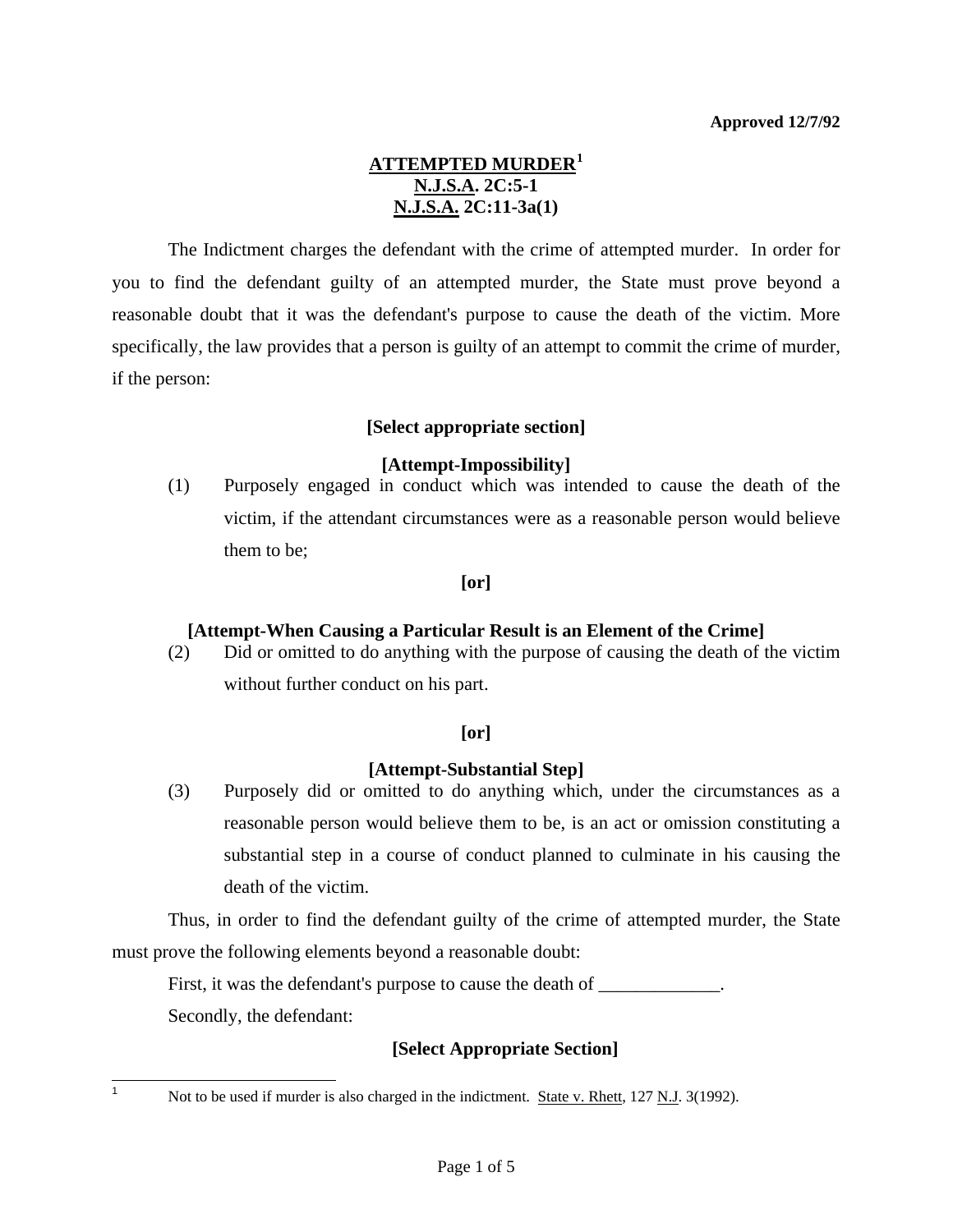## **[Attempt - Impossibility]**

(1) Purposely engaged in conduct which was intended to cause the death of the victim, if the attendant circumstances were as a reasonable person would believe them to be;

#### **[or]**

## **[Attempt-When Causing a Particular Result is an Element of the Crime]**

(2) Did or omitted to do anything with the purpose of causing the death of the victim without further conduct on his/her part.

### **[or]**

## **[Attempt-Substantial Step]**

(3) Purposely did or omitted to do anything which, under the circumstances as a reasonable person would believe them to be, is an act or omission constituting a substantial step in a course of conduct planned to culminate in his/her causing the death of the victim.

First, the State must prove that the defendant acted purposely.

"Purposely" means it was the person's conscious object to cause the death of the victim.<sup>[2](#page-0-1)</sup>

 Whether the defendant's purpose was to cause the death of the victim is a question of fact for you to decide. Purpose is a condition of the mind which cannot be seen and can only be determined by inference from conduct, words or acts. It is not necessary for the State to produce a witness or witnesses who could testify that the defendant stated, for example, that his/her purpose was to cause the death of the victim. It is within your power to find that proof of purpose has been furnished beyond a reasonable doubt by inference which may arise from the nature of the acts and the surrounding circumstances. Such things as the place where the acts occurred, the weapon used, the location, number and nature of wounds inflicted, and all that was

<span id="page-1-0"></span><sup>&</sup>lt;sup>2</sup> As noted in the Final Report of the New Jersey Criminal Law Revision Commission, Vol. II: Commentary, p.114: the definition of attempt in the Code follows the conventional pattern of limiting this inchoate crime to purposive conduct." See also, State v. McAllister, 211 N.J. Super. 355 (App. Div. 1986 ). See also State v. Gilliam, 224 N.J. Super. 759, 762 ( App. Div. 1988 ), reversing an attempted murder conviction, noting that the crime of attempted murder must be limited to attempts to cause death, not serious bodily injury. See also State v. Darby, 220 N.J. Super. 327 ( App. Div. 1984 ), certif. den. 101 N.J. 226 (1985). State v. Rhett, 127 N.J. 3 (1992).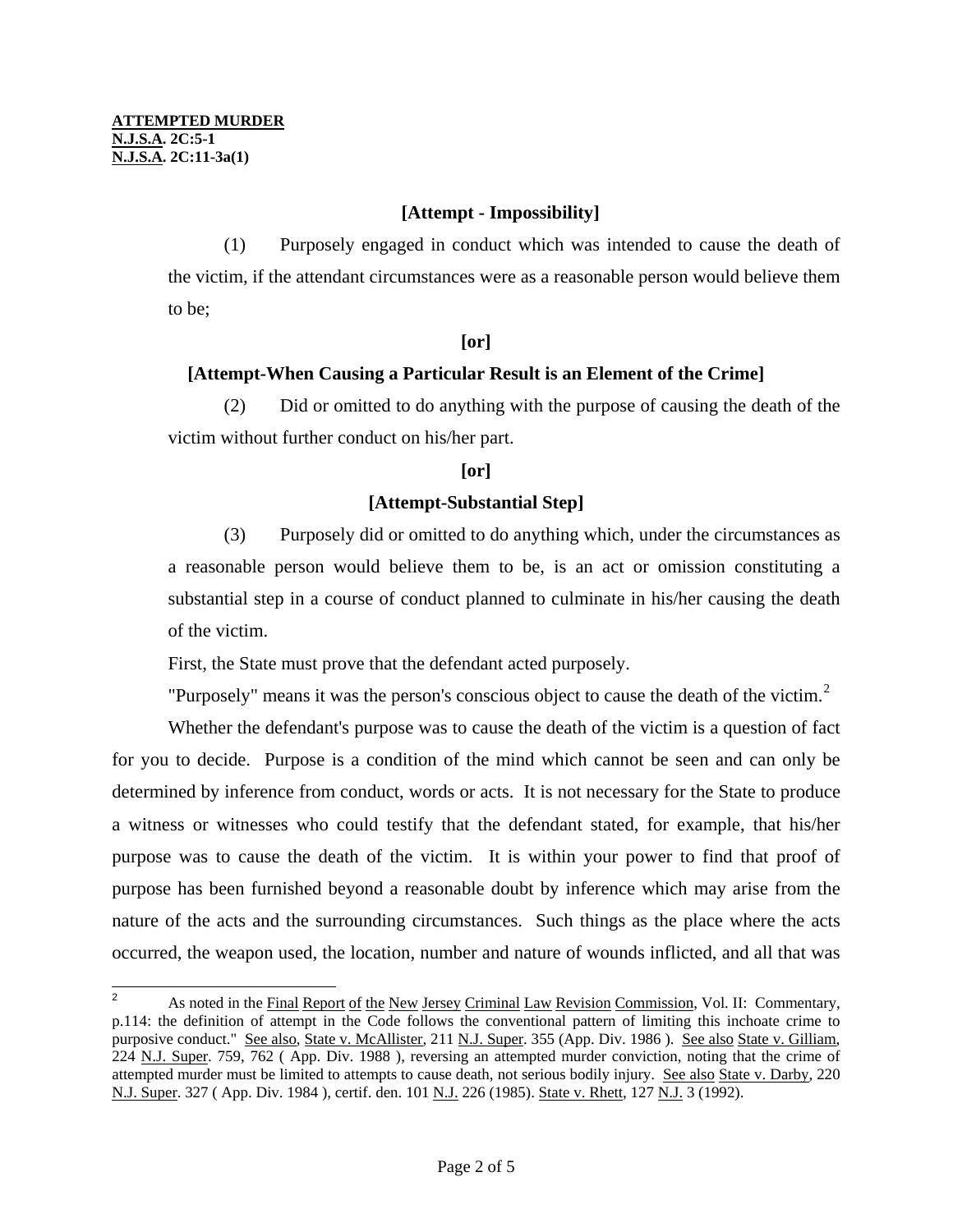done or said by the defendant preceding, connected with, and immediately succeeding the events are among the circumstances to be considered. Causing the death of the victim must be within the design or contemplation of the defendant.

 The use of a deadly weapon such as a **(describe the deadly weapon used)** in itself may permit you to draw an inference that the defendant's purpose was to take a life. A deadly weapon is any firearm or other weapon, device, instrument, material or substance, which in the manner it is used or is intended to be used, is known to be capable of producing death.  $3\pi$  $3\pi$  In your deliberations you may consider the weapon used and the manner and circumstances of the attack, and if you are satisfied beyond a reasonable doubt that the defendant (shot) (stabbed) the victim with a (gun) (knife) you may draw an inference from the weapon used, that is the (gun) (knife), and from the manner and circumstances of the attack, as to the defendant's purpose.

Secondly, the State must also prove beyond a reasonable doubt that the defendant:

### **[Select the appropriate section]**

 (A) Purposely engaged in conduct which was intended to cause the death of the victim if the attendant circumstances were as a reasonable person would believe them to be.

 If the defendant's conduct would have caused the death of the victim had the facts been as a reasonable person would have believed them to be, you should consider that conduct as evidence of the guilt of the attempt to purposely cause the victim's death. It does not matter that the defendant was frustrated in accomplishing his/her objective because the facts were not as a reasonable person would believe them to be; it is no defense that the defendant could not succeed in reaching his/her goal because of circumstances unknown to the defendant.<sup>[4](#page-2-0)</sup>

#### **or**

### **[When Causing a Particular Result is an Element of the Crime of Murder ]**

(B) Did or omitted to do anything with the purpose of causing the death of the

<span id="page-2-1"></span> 3 N.J.S.A 2C:11-1c; State v. Jones, 115 N.J.L. 257, 262 (E. & A. 1935).

<span id="page-2-0"></span><sup>4</sup> Final Report of the New Jersey Criminal Law Revision Commission, Vol. II: Commentary, p. 114-115 (citing State v. Moretti, 52 N.J. 182, 186-90 (1968)). N.J.S.A. 2C:5-a(1) rejects outright the defense of impossibility.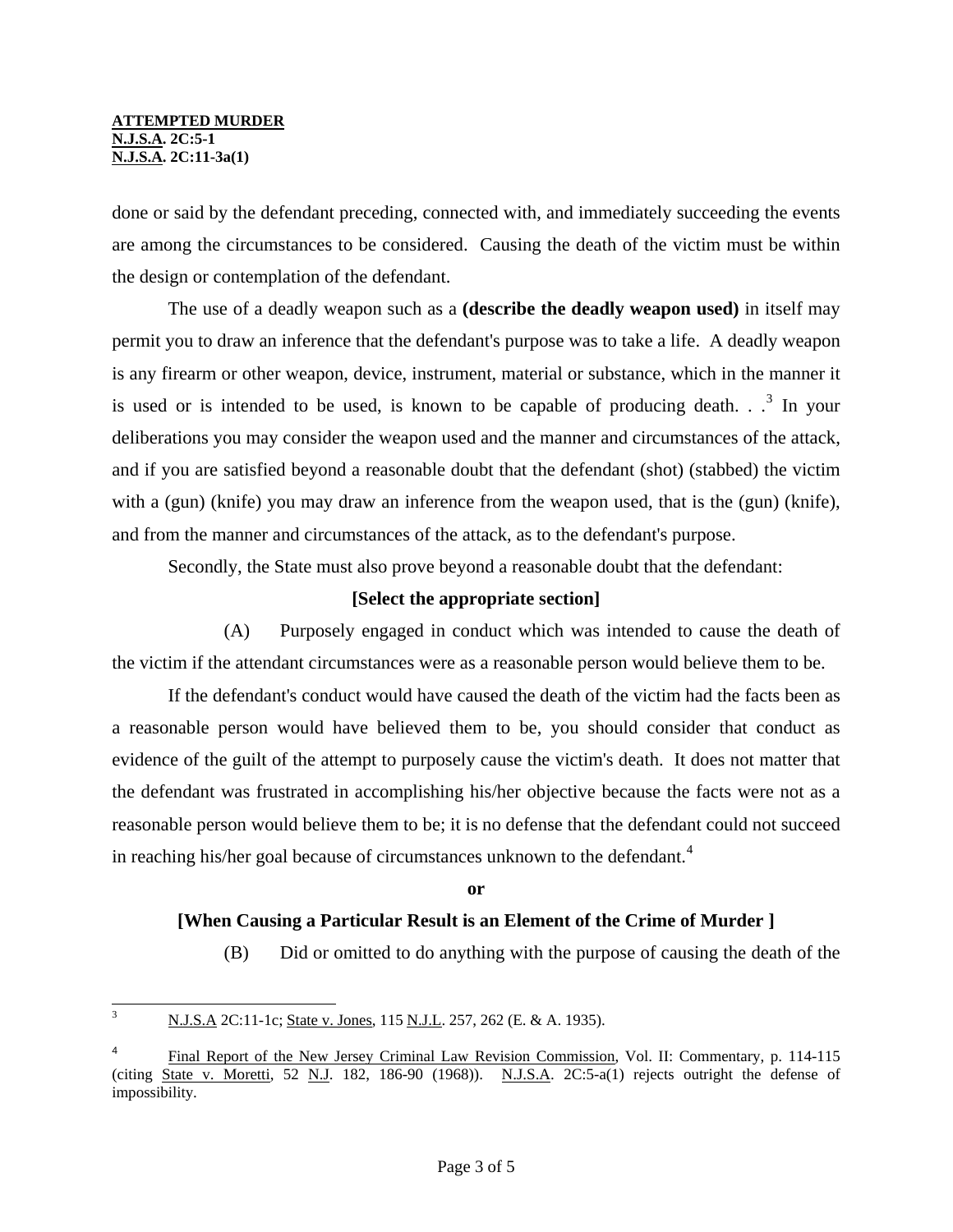victim without further conduct on his/her part.

 This means that the defendant did or failed to do anything designed to accomplish the death of the victim without having to take further action. Where the defendant has done all that he/she believes necessary to cause the death of the victim, you should consider that as evidence of guilt of attempt to purposely cause the victim's death.<sup>[5](#page-2-1)</sup>

#### **[or]**

## **[Attempt-Substantial Step]**

 (C) Purposely did or omitted to do anything which, under the circumstances as a reasonable person would believe them to be, is an act or omission constituting a substantial step in the course of conduct planned to culminate in his/her causing the death of the victim. However, the step taken must be one which is strongly corroborative of the defendant's criminal purpose. The defendant must be shown to have had a firmness of criminal purpose to cause the death of the victim. Preparatory steps, if any, must be substantial and not just very remote preparatory acts.<sup>[6](#page-3-0)</sup>

 In order for you to find the defendant guilty of an attempted murder, the State must prove beyond a reasonable doubt that it was the defendant's purpose to cause the death of the victim. The State, however, is not required to prove a motive. If the State has proved the essential elements of the offense beyond a reasonable doubt, the defendant must be found guilty of the offense regardless of the defendant's motive or lack of motive.

If the State, however, has proved a motive, you may consider that insofar as it gives meaning to other circumstances.<sup>[7](#page-3-1)</sup> On the other hand, you may consider the absence of motive in weighing whether or not the defendant is guilty of attempted murder.

 If after a consideration of all the evidence, you are convinced beyond a reasonable doubt, that the State has proved all of the elements of the crime of attempted murder, then your verdict

 5 Id. at 116. This is the so-called "last proximate act" doctrine.

<span id="page-3-0"></span><sup>6</sup> State v. Fornino, 223 N.J. Super. 531 (App. Div. 1988).

<span id="page-3-1"></span><sup>7</sup> State v. Beard, 16 N.J. 50, 60 (1954).